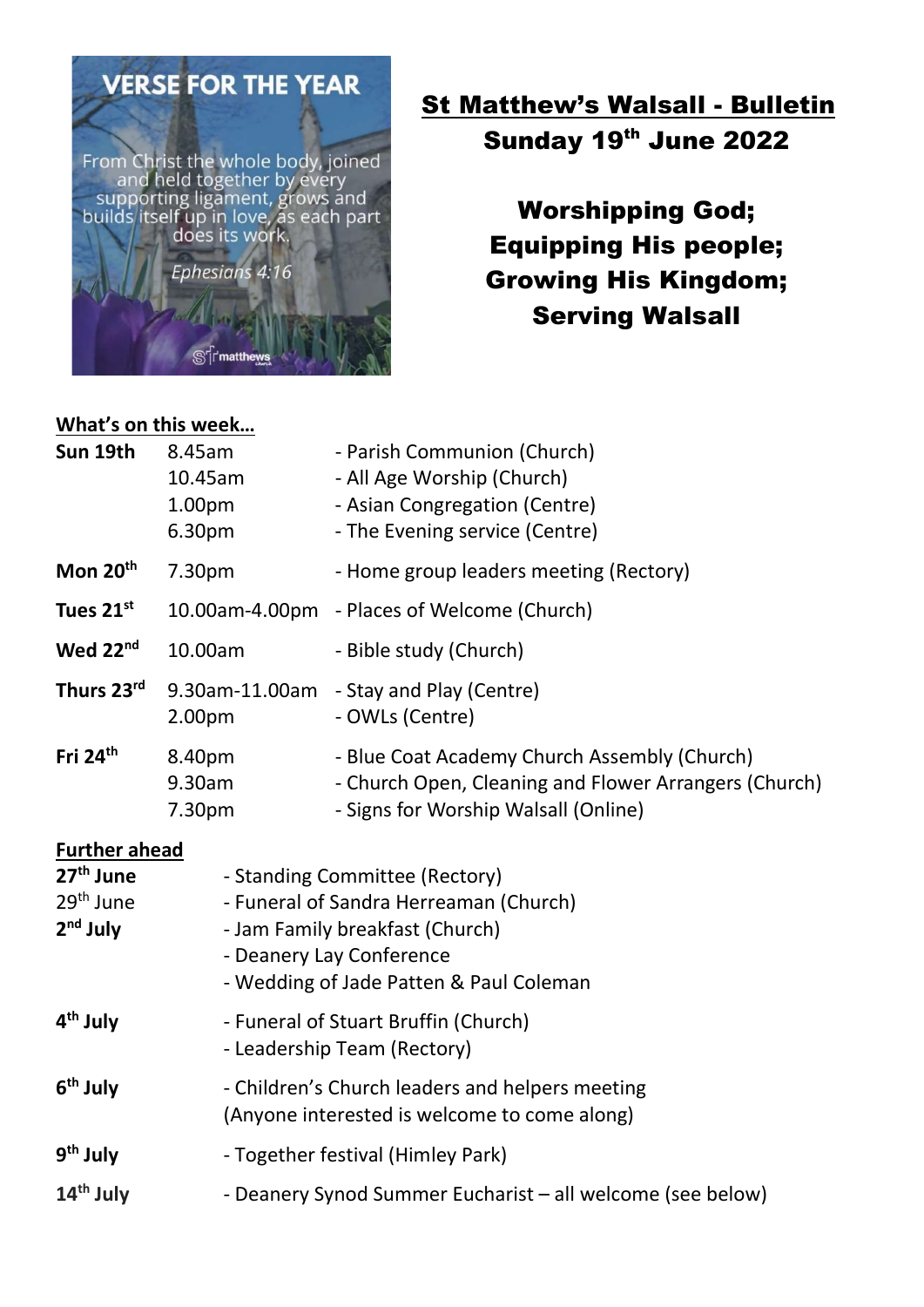### Prayer Requests

Please pray for those known to you and the wider church who are struggling at this time. Please also remember in your prayers Johnny and Jane, David, Maureen Platt, Joao Henrique, Alwyn Platt, June Nicholas, Deborah Maragh, Helen Robinson, Liz Blewitt, Sheena, Kim, Marian Masters, Heather Samuels, and Margaret Madeley. Please pray for the family and friends of the family and friends of Pam Campbell, Sandra Herreaman and Stuart Bruffin.

Please include in your prayers: John Morley (Aldridge) who will be ordained Priest on 18th June. Please also pray for the following who will be ordained Deacon on Sunday 26th June Amanda Mallen (Bloxwich), Peter Carmody-Heaton (Rushall), Susan Phillips (St Martins).

# Invitation

We'd love for our Church family to join us in celebrating Isaac's baptism during the 10.45am service on Sunday 26th June! You are welcome to enjoy some cake with your refreshments after the service too! (The Dallaways)

# Wanted – Head Server

The role of the Head Server is to prepare the communion table each week when we have communion services, keep an eye on communion supplies, and to make sure the right colour table frontal cloths are on the high table, lectern and pulpit. If you think this is ministry that might suit you, please speak to Rev Jim. Training will be provided.

# A prayer for St Matthew's in a season of change

Loving God, As St. Matthew's enters this season of change in staff and operations structures we thank you for the new opportunities it brings. We pray in particular now for those leading our working groups. For Lauren, chairing the future planning group and for Jimm and Beth, leading in continuity and administration. We pray that you would give them wisdom, energy, vision and perseverance to see your work done in this place. Amen.

# Welcomers needed

We are looking for welcomers to help at the 8.45am service, if you think this is something you can help with, please contact Beth Ray.

# Help Wanted

Could you spare a couple of hours each month to help building manager John with maintenance/repairs? No experience or special skill is needed, but you must be able bodied and have a mobile phone.

- Typical tasks include supporting a ladder, tidying tools and observing.
- Typical jobs include Danish oil all oak doors, clear vegetation from north boundary wall and repairing brick steps.

More for information please contact John Edlin on 07546504904.

# Daily Prayer Emails Sign up at: https://www.stmatthewswalsall.co.uk/signup

June Prayer Diary The current prayer diary is available here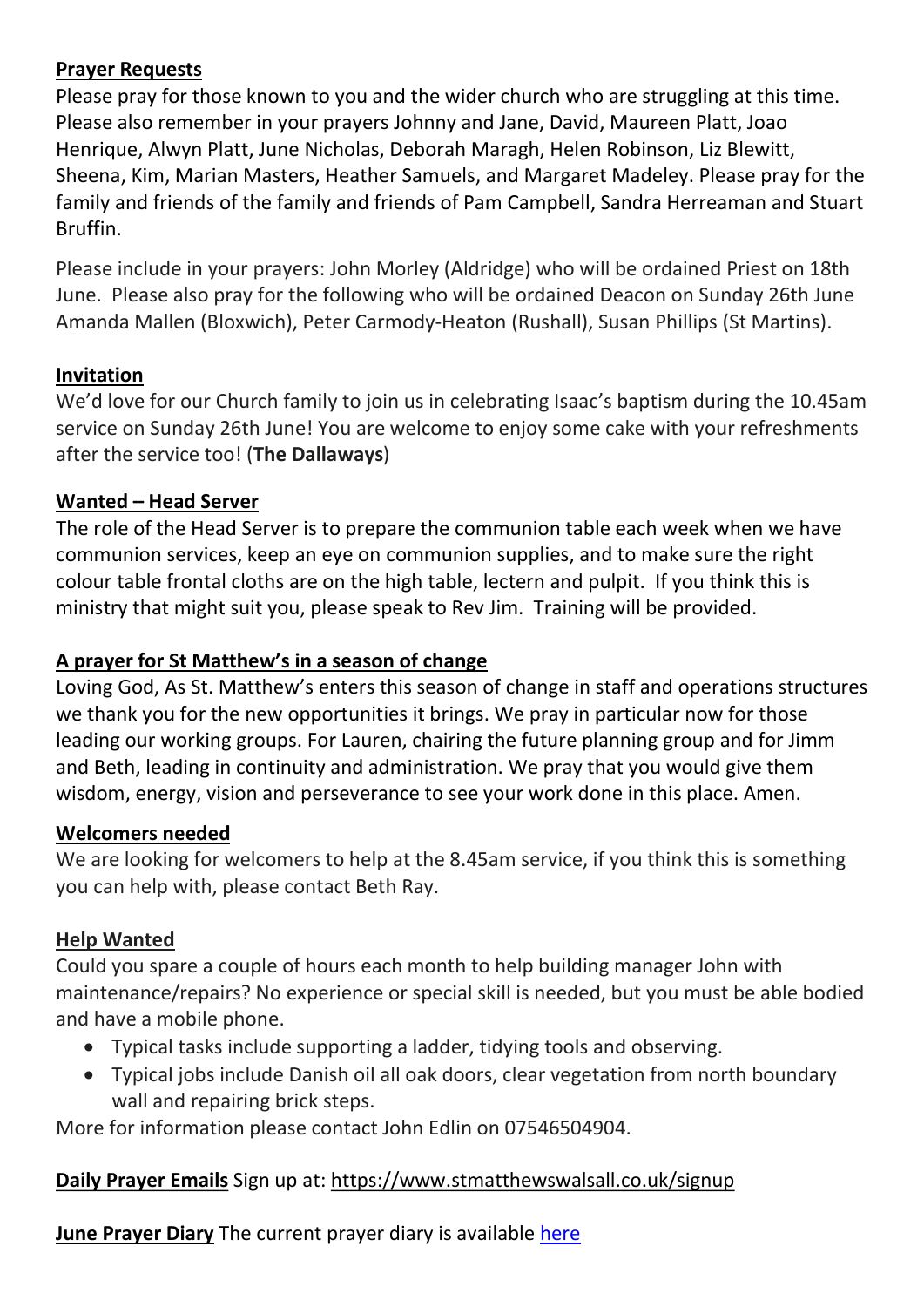#### Questionnaire: Legacy Project



Our Legacy Project, Project Consultants, Greenwood of Lichfield, are conducting a Public Consultation concerning the future uses of St Matthew's Church. Would you like to contribute your views? You can either use the online survey using the QR Code to link to the online version. Alternatively, you can fill in a paper copy and post it in a box in the glass Entrance Porch. Thank you. John Edlin. Chair of the Legacy Project Committee.

### Sponsoring a Ukrainian Family

Can you sponsor a Ukrainian family to find a safe home in the UK? A family of five, parents and three children, are in need of sponsorship to reach the UK. Do you have room in your home to accommodate them or others? If you can help, please contact Marina at marina0905@gmail. com for further information.

# Wider Church & Local News

#### Black Country Foodbank

The food banks are desperate for donations due to a large rise in people seeking help. For more for information see www.blackcountryfoodbank.org.uk

#### Walsall Deanery Summer Eucharist

The Walsall Deanery Summer Eucharist will take place at 7.30pm on Thursday 14th July 2022 at St Gabriel's church (Walstead Road, Walsall, WS5 4LZ). The Eucharist with the deanery choir will be followed by light refreshments. The preacher will be the Revd Dr Carlton turner, Anglican tutor in contextual theology and mission studies at Queen's Foundation in Birmingham. Everyone is welcome to attend this free event but please let Rev Jim know so that numbers can be passed to the Deanery Secretary for catering purposes, or contact her direct by  $7<sup>th</sup>$  July on either email: valeriebenford2@gmail.com or 01543 322 671.

The choir will be based up in the Choir Gallery at the back of St Gabriel's. If you would be interested in joining the choir for this special Service please contact Andrew Clayton

# New Wine Summer Gatherings – help needed

New Wine urgently need help to raise team for the New Wine summer gatherings for United, Luminosity and Sixty One. Thousands booked in, hungry to gather to worship Jesus together this summer, but they urgently need volunteers to be able to pull off the events. There are many ways to serve including children's work or youth work, café serving, stewarding, site services, supporting children with additional needs (Our Place) or adults with learning disabilities (Access), if you have special skills, medical or technical teams, and many more. To apply, go to www.new-wine.org/teams

#### Do you have Hip Arthritis?

The Academy Team at the NHS in the Black Country is running a patient feedback project in Sandwell and Walsall. We want to explore the experiences of Hip Arthritis patients to see